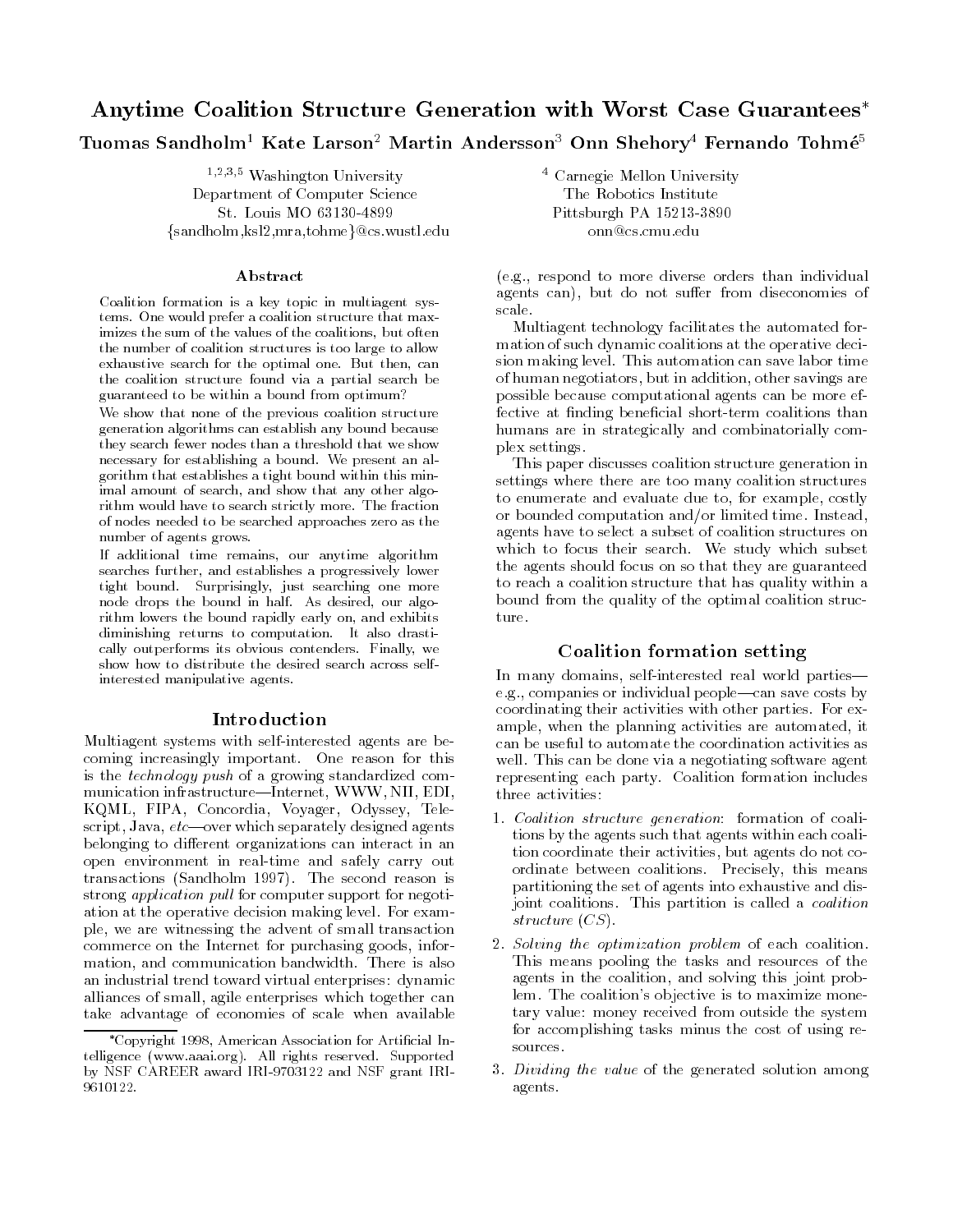These activities interact. For example, the coalition that an agent wants to join depends on the portion of the value that the agent would be allocated in each potential coalition.

This paper focuses on settings were the coalition structure generation activity is resource-bounded: not all coalition structures can be enumerated.

# Our model of coalition structure generation

Let A be the set of agents, and  $a = |A|$ . As is common practice (Kahan & Rapoport 1984; Shehory & Kraus 1995; 1996; Zlotkin & Rosenschein 1994; Ketchpel 1994; Sandholm & Lesser 1997), we study coalition formation in characteristic function games (CFGs). In such games, the value of each coalition  $S$  is given by a characteristic function  $v_S$ .<sup>12</sup> We assume that  $v_S$  is bounded from below for each coalition  $S$ , i.e. no coalition's value is infinitely negative. We normalize the coalition values by subtracting at least  $\min_{S \subset A} v_S$  from all coalition values  $v_S$ .<sup>3</sup> This rescales the coalition values so that  $v_S \geq 0$  for all coalitions S. This rescaled game is strategically equivalent to the original game.

A coalition structure  $CS$  is a partition of agents,  $A$ , into coalitions. Each agent belongs to exactly one coalition. Some agents may be alone in their coalitions. We will call the set of all coalition structures  $M$ . For example, in a game with three agents, there are 7 possible coalitions:  $\{1\}, \{2\}, \{3\}, \{1,2\}, \{2,3\}, \{3,1\}, \{1,2,3\}$ 

<sup>2</sup> In other words, each coalition's value is independent of nonmembers' actions. However, in general the value of a coalition may depend on nonmembers' actions due to positive and negative externalities (interactions of the agents' solutions). Negative externalities between a coalition and nonmembers are often caused by shared resources. Once nonmembers are using the resource to a certain extent, not enough of that resource is available to agents in the coalition to carry out the planned solution at the minimum cost. Negative externalities can also be caused by con
icting goals. In satisfying their goals, nonmembers may actually move the world further from the coalition's goal state(s) (Rosenschein & Zlotkin 1994). Positive externalities are often caused by partially overlapping goals. In satisfying their goals, non members may actually move the world closer to the coalition's goal state(s). From there the coalition can reach its goals less expensively than it could have without the actions of nonmembers. General settings with possible externalities can be modeled as normal form games (NFGs). CFGs are a strict subset of NFGs. However, many real-world multiagent problems happen to be CFGs (Sandholm & Lesser  $1997$ . 1997).

<sup>3</sup>All of the claims of the paper are valid as long as  $v_S \geq 0$ for the coalitions that the algorithm sees: coalitions not seen during the search may be arbitrarily bad.

and 5 possible coalition structures:  $\{\{1\}, \{2\}, \{3\}\},\$  $\{\{1\}, \{2,3\}\}, \{\{2\}, \{1,3\}\}, \{\{3\}, \{1,2\}\}, \{\{1,2,3\}\}.$ 

Usually the goal is to maximize the social welfare of the agents  $A$  by finding a coalition structure

$$
CS^* = \underset{CS \in M}{\text{argmax}} V(CS), \tag{1}
$$

where

$$
V(CS) = \sum_{S \in CS} v_S \tag{2}
$$

The problem is that the number of coalition structures is large  $(M(a^2, 1))$ , so not all coalition structures can be enumerated-unless the number of agents is extremely small (below 15 or so in practice).<sup>4</sup> Instead, we would like to search through a subset  $N \subseteq M$  of coalition structures, pick the best coalition structure we have seen

$$
CS_N^* = \underset{CS \in N}{\text{argmax}} V(CS),\tag{3}
$$

and be guaranteed that this coalition structure is within a bound from optimal, i.e. that

$$
k \ge \frac{V(CS^*)}{V(CS_N^*)} \tag{4}
$$

is finite, and as small as possible. We define  $n_{min}$  to be the smallest size of  $N$  that allows us to establish such a bound  $k$ .

| A                | The set of agents.                             |
|------------------|------------------------------------------------|
| $\boldsymbol{a}$ | The number of agents, i.e. $ A $ .             |
| S                | Symbol for a coalition.                        |
| CS               | Symbol for a coalition structure.              |
| $CS^*$           | Welfare maximizing coalition structure.        |
| М                | The set of all possible coalition structures.  |
| m                | $ M $ , total number of coalition structures.  |
| N                | Coalition structures searched so far.          |
| $\boldsymbol{n}$ | IN L                                           |
| $n_{min}$        | Minimum <i>n</i> that guarantees a bound $k$ . |
| $CS_N^*$         | Welfare maximizing CS among ones seen.         |
| V(CS)            | Value of coalition structure $CS$ .            |
| k                | Worst case bound on value, see Eq. 4.          |

Table 1: Important symbols used in this paper.

#### Lack of prior attention

Coalition structure generation has not previously received much attention. Research has focused (Kahan & Rapoport 1984; Zlotkin & Rosenschein 1994) on superadditive games, i.e. games where  $v_{S\cup T} \ge v_S + v_T$  for all disjoint coalitions  $S, T \subseteq A$ . In such games, coalition structure generation is trivial because the agents are best off by forming the grand coalition where all agents operate together. In other words, in such games,  $\{A\}$ is a social welfare maximizing coalition structure.

<sup>&</sup>lt;sup>1</sup>These coalition values  $v_S$  may represent the quality of the optimal solution for each coalition's optimization problem, or they may represent the best bounded-rational value that a coalition can get given limited or costly computational resources for solving the problem (Sandholm & Lesser 1997).

<sup>&</sup>lt;sup>4</sup>The exact number of coalition structures is  $\sum_{i=1}^{a} S(a, i)$ , where  $S(a, i) = iS(a - 1, i) + S(a - 1, i - 1)$ , and  $S(a, a) = S(a, 1) = 1$ .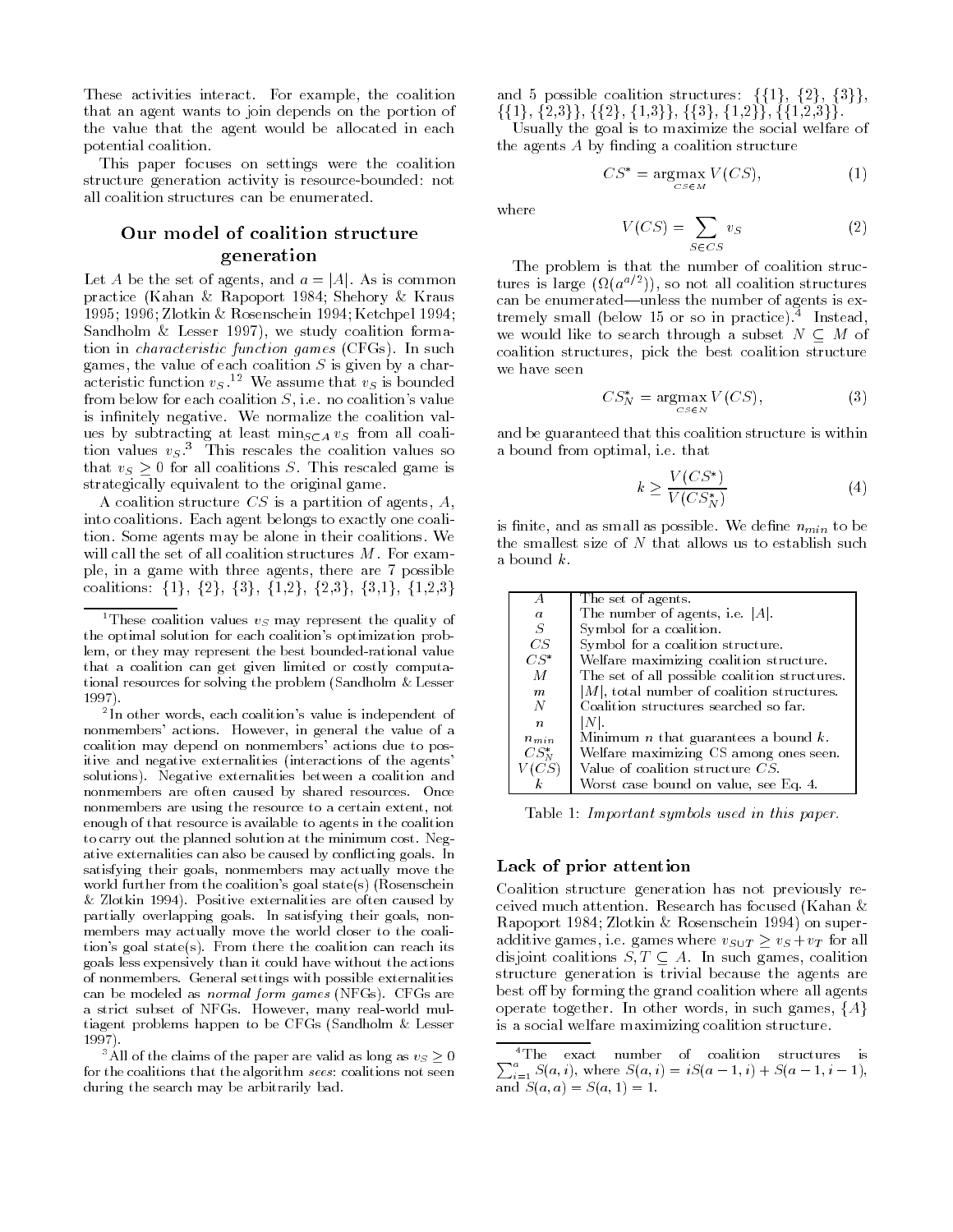Superadditivity means that any pair of coalitions is best off by merging into one. Classically it is argued that almost all games are superadditive because, at worst, the agents in a composite coalition can use solutions that they had when they were in separate coalitions.

However, many games are not superadditive because there is some cost to the coalition formation process itself. For example, there might be coordination overhead like communication costs, or possible anti-trust penalties. Similarly, solving the optimization problem of a composite coalition may be more complex than solving the optimization problems of component coalitions. Therefore, under costly computation, component coalitions may be better off by not forming the composite coalition (Sandholm & Lesser 1997). Also, if time is limited, the agents may not have time to carry out the communications and computations required to coordinate effectively within a composite coalition, so component coalitions may be more advantageous.

In games that are not superadditive, some coalitions are best off merging while others are not. In such cases, the social welfare maximizing coalition structure varies. This paper focuses on games that are not superadditive (or if they are, this is not known in advance). In such settings, coalition structure generation is highly nontrivial.

# Search graph for coalition structure generation

Taking an outsider's view, the coalition structure generation process can be viewed as search in a coalition structure graph, Figure 1. Now, how should such a graph be searched if there are too many nodes to search it completely?



Figure 1: Coalition structure graph for a 4-agent game. The nodes represent coalition structures. The arcs represent mergers of two coalition when followed downward, and splits of a coalition into two coalitions when followed upward.

Minimal search to establish a bound This section discusses how a bound  $k$  can be established while searching as little of the graph as possible.

**Theorem 1** To bound  $k$ , it suffices to search the lowest two levels of the coalition structure graph (Figure 1). With this search, the bound  $k = a$ , and the number of nodes searched is  $n = 2$ <sup>-</sup>.

**Proof.** To establish a bound,  $v_S$  of each coalition  $S$ has to be observed (in some coalition structure). The aagent coalition can be observed by visiting the bottom node. The second lowest level has coalition structures where exactly one subset of agents has split away from the grand coalition. Therefore, we see all subsets at this level (except the grand coalition). It follows that a search of the lowest two levels sees all coalitions.

In general,  $CS^*$  can include at most a coalitions. Therefore,

$$
V(CS^*) \le a \max_{S} v_S \le a \max_{CS \in N} V(CS) = aV(CS_N^*).
$$

Now we can set  $k = a \geq \frac{V(S)}{V(C S_N^*)}$ .

The number of coalition structures on the lowest level is 1. The number of coalitions on the second lowest level is  $2^a - 2$  (all subsets of A, except the empty set and the grand coalition). There are two coalitions per coalition structure on this level, so there are  $\frac{2^{n}-2}{2}$  coaliare  $1 + \frac{2^a - 2}{2} = 2^{a-1}$  coalition structures (nodes) on the lowest two levels.  $\Box$ 

Theorem 2 For the algorithm that searches the two lowest levels of the graph, the bound  $k = a$  is tight.

Proof. We construct a worst case via which the bound is shown to be tight. Choose  $v<sub>S</sub> = 1$  for all coalitions S  $\begin{array}{l}\nCS^* = \{ \{1\}, \{2\}, ..., \{a\} \}, \text{ and } V(CS^*) = a. \text{ Then} \\
CS_N^* = \{ \{1\}, \{2, ..., a\} \}. \text{ Because } V(CS_N^*) = 1, \\
\frac{V(CS^*)}{V(CS_N^*)} = \frac{a}{1} = a. \text{ or} \n\end{array}$ 

Theorem 3 No other search algorithm (than the one that searches the bottom two levels) can establish a bound k while searching only  $n = 2^{a-1}$  nodes or fewer.

**Proof.** In order to establish a bound  $k$ ,  $v_S$  of each coalition S must be observed. The node on the bottom level of the graph must be observed since it is the only node where the grand coalition appears. Assume that the algorithm omits  $m$  nodes on the second level. Each of the omitted nodes has  $CS = \{P, Q\}$ . Since coalitions  $P$  and  $Q$  are never again in the same coalition structure, two extra nodes in the graph have to  $\text{structures }\{P_1,Q_1\},\{\overrightarrow{P_2},Q_2\},\ldots,\{P_m,Q_m\} \text{ are omit-}$ ted. Since for  $i, j, i \neq j$ , at least one of the following is true,  $P_i \cap P_j \neq \emptyset$ ,  $P_i \cap Q_j \neq \emptyset$ , or  $Q_i \cap Q_j \neq \emptyset$ , at least  $m+1$  coalition structures must be visited to replace the

 $5$ This is not unique because all coalition structures where one agent has split off from the grand coalition have the same value.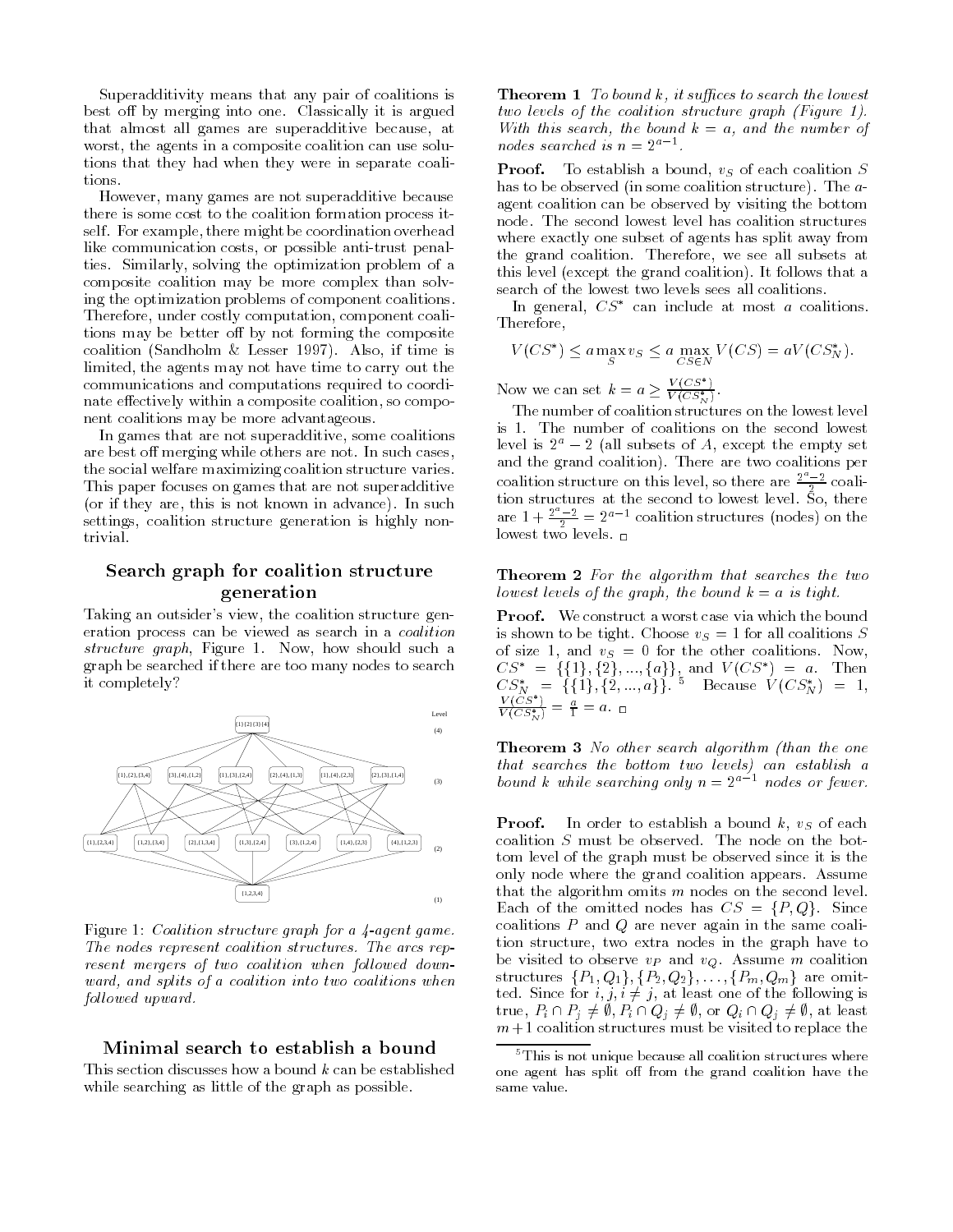$m$  coalition structure omitted. Therefore, for the algorithm to establish k, it must search  $n > 2^{a-1}$  nodes.

So,  $n_{min} = 2^{\circ}$ , and this is uniquely established via a search algorithm that visits the lowest two levels of the graph (order of these visits does not matter).

#### Positive interpretation

Interpreted positively, our results (Theorem 1) show that-somewhat unintuitively-a worst case bound from optimum can be guaranteed without seeing all  $CSs$ . Moreover, as the number of agents grows, the fraction of coalition structures needed to be searched CSs. Moreover, as the number of agents grows, the fraction of coalition structures needed to be searched approaches zero, i.e.  $\frac{n_{min}}{m} \to 0$  as  $a \to \infty$ . This is because the algorithm needs to see only  $2^{a-1}$  coalition structures while the total number of coalition structures is  $\mathcal{U}(a^{-n-1})$ . See Figure 2.



Figure 2: Number of coalition structures, coalitions, and coalition structures needed to be searched. We use a logarithmic scale on the value axis; otherwise  $n_{min}$  and the number of coalitions would be so small compared to the number of coalition structures that their curves would be indistinguishable from the category axis.

#### Interpretation as an impossibility result

Interpreted negatively, our results (Theorem 3) show that exponentially many (2" ") coalition structures have to be searched before a bound can be established. This may be prohibitively complex if the num ber of agents is large—albeit significantly better than attempting to enumerate all coalition structures.

Viewed as a general impossibility result, Theorem 3 states that no algorithm for coalition structure generation can establish a bound in general characteristic function games without trying at least  $2^{a-1}$  coalition structures. This sheds light on earlier algorithms. Specifically, all prior coalition structure generation algorithms for general characteristic function games (Shehory & Kraus 1996; Ketchpel 1994)—which we know of-fail to establish such a bound. In other words, the coalition structure that they find may be arbitrarily far from optimal.

### Lowering the bound with further search

We have devised the following algorithm that will establish a bound in the minimal amount of search, and then rapidly reduce the bound further if there is time for more search.<sup>6</sup>

#### Algorithm 1 COALITION-STRUCTURE-SEARCH-1

- 1. Search the bottom two levels of the coalition structure graph.
- 2. Continue with a breadth-first search from the top of the graph as long as there is time left, or until the entire graph has been searched (this occurs when this  $breadth-first search completes level 3 of the graph,$ *i.e.* depth  $a - 3$ .
- 3. Return the coalition structure that has the highest welfare among those seen so far.

In the rest of this section, we analyze how this algorithm reduces the worst case bound, k, as more of the graph is searched. The analysis is tricky because the elusive worst case  $( C . 5 )$  moves around in the graph for different searches,  $N$ . We introduce the notation  $h = \lfloor \frac{a - t}{2} \rfloor + 2$ , which is used throughout this section.

Lemma 1 Assume that Algorithm 1 has just completed searching level l. Then

- 1. If  $a \equiv l \pmod{2}$  coalitions of size h will have been seen paired together with all coalitions of size  $h - 2$ or smaller.
- 2. If  $a \not\equiv l \pmod{2}$  coalitions of size h will have been seen paired together with all coalitions of size  $h - 1$ and smaller.

#### Proof.

- 1. At level l the largest coalition in any coalition structure has size  $a - l + 1$ . Therefore, one of the coalition structures at level *l* is of the form  $S_1, S_2, \ldots, S_l$ where  $|S_i| = 1$  for  $i < l$  and  $|S_i| = a - l + 1$ . Since  $a \equiv l \pmod{2}$ ,  $h = \frac{a-l}{2} + 2$ . Take coalition  $S_l$  and remove h agents from it. Call the new coalition formed by the *n* agents  $S_l$ . We will distribute the remaining  $\frac{a-l}{2} - 1$  agents among the coalitions of size 1. By doing this we can enumerate all possible coalitions that can appear pairwise with coalition  $S_l$  on level *l*. For all  $j = 1, 2, ..., \frac{a-1}{2} - 1$ , place  $\frac{a-1}{2} - j$  agents in coalition  $S_1$  and call the new coalition  $S_1'$ . Redistribute the remaining  $j - 1$  agents among coalitions  $S_2, \ldots, S_{l-1}$ . For each j we have listed a coalition structure containing both  $S_l^{\scriptscriptstyle\prime}$  and  $S_1^{\scriptscriptstyle\prime}$  . The largest of these  $S_1^j$  has size  $\frac{a-l}{2}$ , or  $h-2$ .
- 2. Since  $a \not\equiv l \pmod{2}$ ,  $h = \frac{a-1-l}{2} + 2$ . Follow the same procedure as for the case 1 except that time the case 1 except that time the case 1 except that time that time

<sup>6</sup> If the domain happens to be superadditive, the algorithm finds the optimal coalition structure immediately.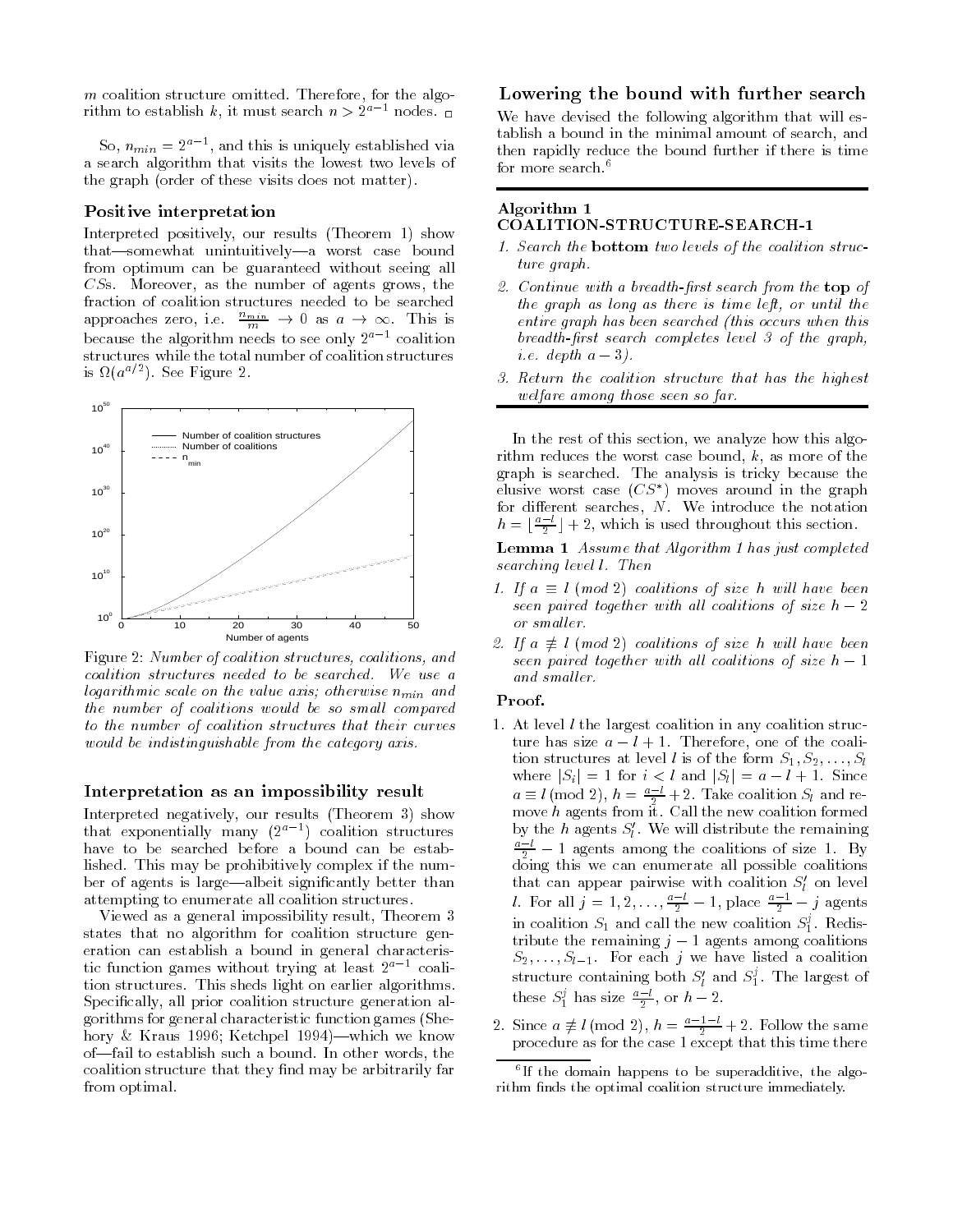are  $\frac{1}{\sqrt{2}}$  remaining agents to be redistributed once  $S_l'$  has been formed. Therefore, when we redistribute all these agents among the coalitions  $S_1, \ldots S_{l-1}$ , we get all coalitions that were found in part 1, along with coalitions of size  $h - 1$ .

From Lemma 1, it follows that after searching level l with Algorithm 1, we cannot have seen two coalitions of h members together in the same coalition structure.

Theorem 4 After searching level l with Algorithm 1, the bound  $k(n)$  is  $\lceil \frac{a}{h} \rceil$  if  $a \equiv h - 1 \pmod{h}$  and  $a \equiv$ l (mod 2). Otherwise the bound is  $\lfloor \frac{a}{h} \rfloor$ .

**Proof.** Case 1. Assume  $a \equiv l \pmod{2}$  and  $a \equiv h 1(\text{mod } h-1)$ . Let  $\alpha$  be an assignment of coalition values which give the worst case. For any other assignment of coalition values,  $\beta$ , the inequality  $k(n) = \frac{V_{\alpha}(CS)}{V_{\alpha}(CS)} \geq$  $\frac{V_{\beta}(CS)}{V_{\beta}(CS)}$  holds. Since  $CS^*$  is the best coalition structure  $S \notin CS^*$  without decreasing the ratio  $\frac{V_{\alpha}(CS^*)}{V_{\alpha}(CS^*)}$ . Also,  $V_{\alpha}(CS_l)$  .  $\cdots$ , no two coalitions  $S, S' \in CS^*$  can appear together if  $v_S + v_{S'} > \max\{v_{S^*}\}\$ for  $S^* \in CS^*$ , since otherwise we could decrease the ratio  $k(n)$ . Therefore  $V_{\alpha}(CS_l ) =$  $\max\{v_S\}$  for  $S \in CS^*$  Call this value  $v^*$ . We can derive an equivalent worst case,  $\alpha'$ , from  $\alpha$  as follows:

1. Find a coalition structure  $CS'$  with  $\lfloor \frac{a}{h} \rfloor$  coalitions of size h and one coalition of size  $h-1$ .

2. Define 
$$
\overline{v} = \frac{V_{\alpha}(CS^*)}{\left\lfloor \frac{a}{h} \right\rfloor + 1}
$$
.

3. Assign a value  $v'_S = \overline{v}$  to each coalition in  $CS'$ .

Clearly  $V_\alpha(C, S) = V_{\alpha'}(C, S)$ . From Lemma 1 we know that no two coalitions in  $CS'$  have been seen together. The best value of a coalition structure seen during the search is  $V_{\alpha'}(CS_l) = \overline{v}$ . Therefore the following inequalities hold;

$$
V_{\alpha'}(CS') = \left(\left\lfloor \frac{a}{h} \right\rfloor + 1\right) \overline{v} = \left(\left\lfloor \frac{a}{h} \right\rfloor + 1\right) V_{\alpha'}(CS_l)
$$

$$
\left(\left\lfloor \frac{a}{h} \right\rfloor + 1\right) V_{\alpha'}(CS_l) \le \left(\left\lfloor \frac{a}{h} \right\rfloor + 1\right) v^* \le \left(\left\lfloor \frac{a}{h} \right\rfloor + 1\right) V_{\alpha}(CS_l).
$$
Since  $V_{\alpha}(CS^*) = V_{\alpha'}(CS')$  and  $V_{\alpha'(CS_l)} \le V_{\alpha}(CS_l)$ ,

$$
k(n) = \frac{V_{\alpha}(CS^*)}{V_{\alpha}(CS_l)} \le \frac{V_{\alpha'}(CS')}{V_{\alpha'(CS_l)}} = \lfloor \frac{a}{h} \rfloor + 1 = \lceil \frac{a}{h} \rceil.
$$

Therefore the bound is  $\lceil \frac{a}{h} \rceil$ .

Case 2. This is a similar argument as in Case 1, except that the assignment of values to the coalitions in the equivalent worst case coalition structure is different. Define  $\alpha$  as before and let  $\cup$   $S^+$  be a coalition structure  $$ with  $\lfloor \frac{a}{h} \rfloor$  coalitions of size  $h$  and one possible remainder coalition of size less than h. Define  $\overline{v} = \frac{V_{\alpha}(CS)}{\left[\frac{a}{h}\right]}$  and assign value  $v_S^+ = \overline{v}$  if  $|S| = h$  and  $S \in CS^+$ , otherwise let  $v_S = 0$  for all other coalitions including the remainder coalition in CS  $^+$  . Thus the best coalition seen has value  $^ V_{\alpha+} (CS_l ) = \overline{v_S}$  and we have the following inequalities:

$$
V_{\alpha+}(CS^+) = (\lfloor \frac{a}{h} \rfloor)\overline{v} = (\lfloor \frac{a}{h} \rfloor)V_{\alpha+}(CS_l)
$$

$$
\left(\left\lfloor\frac{a}{h}\right\rfloor\right)V_{\alpha} + \left(CS_l\right) \leq \left(\left\lfloor\frac{a}{h}\right\rfloor\right)v^* \leq \left(\left\lfloor\frac{a}{h}\right\rfloor\right)V_{\alpha}\left(CS_l\right).
$$

Therefore the bound  $k(n) = \lfloor \frac{a}{h} \rfloor$ .  $\Box$ 

#### **Theorem 5** The bound in Theorem 4 is tight.

**Proof.** Case 1: Assume  $a \equiv l \pmod{2}$  and  $a \equiv$  $h-1 \pmod{h}$ . The bound is  $\lceil \frac{a}{h} \rceil$ . Assume you have the coalition structure  $C_{\mathcal{D}}$  from Theorem 4. Assign value 1 to each coalition  $S \in CS'$  and assign value 0 to all other coalitions. Then  $V(CS') = \lceil \frac{a}{h} \rceil$ . Since ( Lemma 1) no two of the coalitions in  $\cup$  5 have ever Therefore  $\frac{V(CS')}{V(CS_i)} = \frac{\left[\frac{a}{h}\right]}{1} = \left[\frac{a}{h}\right]$  and the bound is tight. Case 2: Assume  $a \not\equiv l \pmod{2}$  or  $a \not\equiv h-1 \pmod{h}$ . The bound is  $\lfloor \frac{a}{h} \rfloor$ . Assign value 1 to each coalition  $S \in CS^+$ from Theorem 4 and assign value 0 to all other coalitions. Then  $V(CS^+) = \lceil \frac{a}{h} \rceil$  and  $V(CS_l) = 1$ . Therefore  $\frac{V(CS^+)}{V(CS_t)} = \frac{\lfloor \frac{\pi}{h} \rfloor}{1} = \lfloor \frac{a}{h} \rfloor$  and the bound is tight.  $\Box$ 

As we have shown in the previous section, before  $2^{a-1}$ nodes have been searched, no bound can be established, and at  $n = 2$  the bound  $\kappa = a$ . The surprising fact is that by seeing just one additional node  $(n =$  $2^{a-1}+1$ ), i.e. the top node, the bound drops in half  $(k = 1)$  $\frac{1}{2}$ ). Then, to drop  $\kappa$  to about  $\frac{1}{3}$ , two more levels need to be searched. Roughly speaking, the divisor in the bound increases by one every time two more levels are searched. So, the anytime phase (step 2) of Algorithm 1 has the desirable feature that the bound drops rapidly early on, and there are overall diminishing returns to further search, Figure 3.



Figure 3: Ratio bound k as a function of search size in a 10-agent game.

#### Comparison to other algorithms

All previous coalition structure generation algorithms for general CFGs (Shehory & Kraus 1996; Ketchpel  $1994$ )-that we know of-fail to establish any worst case bound because they search fewer than  $2^{a-1}$  coalition structures. Therefore, we compare our Algorithm 1 to two other obvious candidates: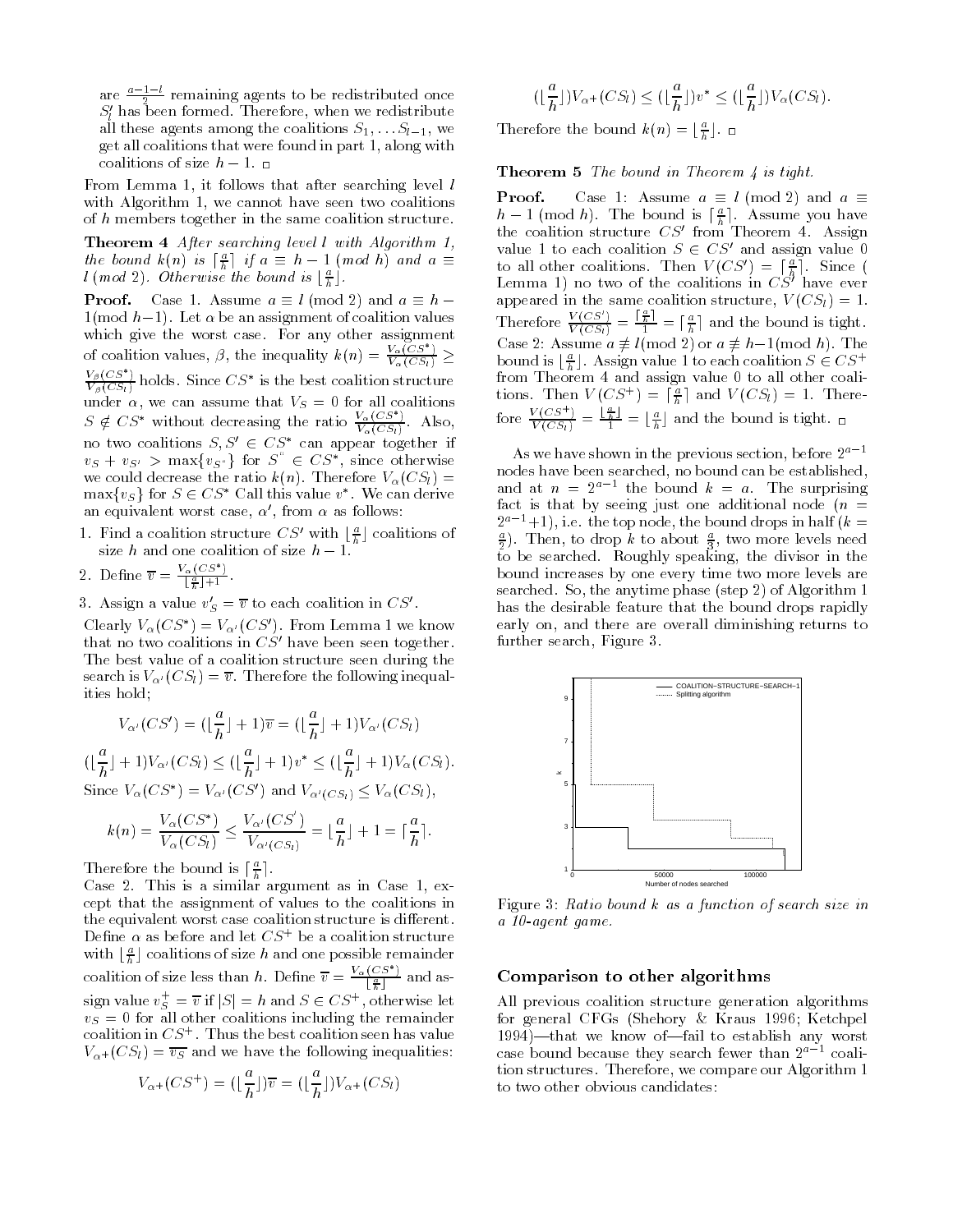- $\bullet$  Merging algorithm, i.e. breadth first search from the top of the coalition structure graph. This algorithm cannot establish any bound before it has searched the entire graph. This is because, to establish a bound, the algorithm needs to see every coalition, and the grand coalition only occurs in the bottom node. Visiting the grand coalition as a special case would not help much since at least part of level 2 needs to be searched as well: coalitions of size  $a - 2$  only occur there.
- Splitting algorithm, i.e. breadth first search from the bottom of the graph. This is identical to Algorithm 1 up to the point where  $2^{a-1}$  nodes have been searched, and a bound  $k = a$  has been established. After that, the splitting algorithm reduces the bound much slower than Algorithm 1. This can be shown by constructing bad cases for the splitting algorithm: the worst case may be even worse. To construct a bad case, set  $v_S = 1$  if  $|S| = 1$ , and  $v_S = 0$  otherwise. Now,  $\overrightarrow{CS}^* = \{\overrightarrow{1}\}, \overrightarrow{u}, \overrightarrow{a}\},$  $V(CS^*) = a$ , and  $V(CS_N^*) = l-1$ , where l is the level that the algorithm has completed (because the num ber of unit coalitions in a CS never exceeds  $l-1$ ). So,  $\frac{V(S)}{V(CS_N^*)} = \frac{a}{l-1}$ ,<sup>7</sup> Figure 3. In other words the divisor drops by one every time a level is searched. However, the levels that this algorithm searches first have many more nodes than the levels that Algorithm 1 searches first.

#### Variants of the problem

In general, one would want to construct an anytime algorithm that establishes a lower  $k$  for any amount of search  $n$ , compared to any other anytime algorithm. However, such an algorithm might not exist. It is conceivable that the search which establishes the minimal k while searching n' nodes  $(n' > n)$  does not include all nodes of the search which establishes the minimal  $k$ while searching  $n$  nodes. This hypothesis is supported by the fact that the curves in Figure 3 cross in the end. However, this is not conclusive because Algorithm 1 might not be the optimal anytime algorithm, and because the bad cases for the splitting algorithm were not shown to be worst cases.

If it turns out that no anytime algorithm is best for all n, one could use information (e.g. exact, probabilistic, or bounds) about the termination time to construct a design-to-time algorithm which establishes the lowest possible k for the specied amount of search.

In this paper we have discussed algorithms that have an off-line search control policy, i.e. the nodes to be searched have to be selected without using information accrued from the search so far. With on-line search  $control$ , one could perhaps establish a lower  $k$  with less search because the search can be redirected based on the values observed in the nodes so far. With on-line search

control, it might make a difference whether the search observes only values of coalition structures,  $V(CS)$ , or values of individual coalitions,  $v<sub>S</sub>$ , in those structures. The latter gives more information.

None of these variants (anytime vs. design-to-time, and off-line vs. on-line search control) would affect our results that searching the bottom two levels of the coalition structure graph is the unique minimal way to establish a worst case bound, and that the bound is tight. However, the results on searching further might vary in these different settings. This is a focus of our future research.

# Distributing coalition structure search among insincere agents

This section discusses the distribution of coalition structure search across agents (because the search can be done more efficiently in parallel, and the agents will share the burden of computation) and the methods of motivating self-interested agents to actually follow the desired search method. Self-interested agents prefer greater personal payoffs, so they will search for coalition structures that maximize personal payoffs, ignoring  $k$ . In order to motivate such agents to follow a particular search that leads to desirable social outcomes (e.g. a search that guarantees a desirable worst case bound  $k$ ), the interaction protocol has to be carefully designed. It is also necessary to take into account that an agent's preference between CSs depends on the way in which  $V(CS)$  is distributed among the agents. Classical game theoretic  $CS$  selection and payoff division methods are not viable (unless modied) in our setting since they require knowledge of every  $CS \in M$ . This is because, according to those solution concepts, an agent can justifiably claim more than others receive from  $V(CS)$  by objecting to CS (both to the structure and to the payoff distribution). A justified objection (as defined classically e.g. in (Kahan & Rapoport 1984)) depends on all possible CSs. Thus it uses information beyond the region of the search space that any nonexhaustive algorithm should search. The protocol designer cannot prohibit access to information that may support such objection because the agents can locally decide what to search. However, the protocol designer can forbid objections and make additional search unbeneficial, as we demonstrate below.<sup>8</sup> The distributed search consists of the following stages:

1. Deciding what part of the coalition structure graph to search: This decision can be made in advance (outside the distributed search mechanism), or be dictated by a central authority, or by a randomly chosen agent9 , or be decided using some form

 $\pm$  1 he only exception comes when the algorithm completes  $\pm$ the last (top) level, i.e  $l = a$ . Then  $\frac{V(CS)}{V(CS_N^*)} = 1$ .

<sup>8</sup>The protocol designer cannot prevent agents from opting out, but such agents receive null excess payoffs since they do not collude with anyone. That is, for  $|S|=1$ , the payoff to the agent is equal to its coalition value  $v<sub>S</sub>$ . This assumes that agents do not recollude outside the protocol, but such considerations are outside of protocol design.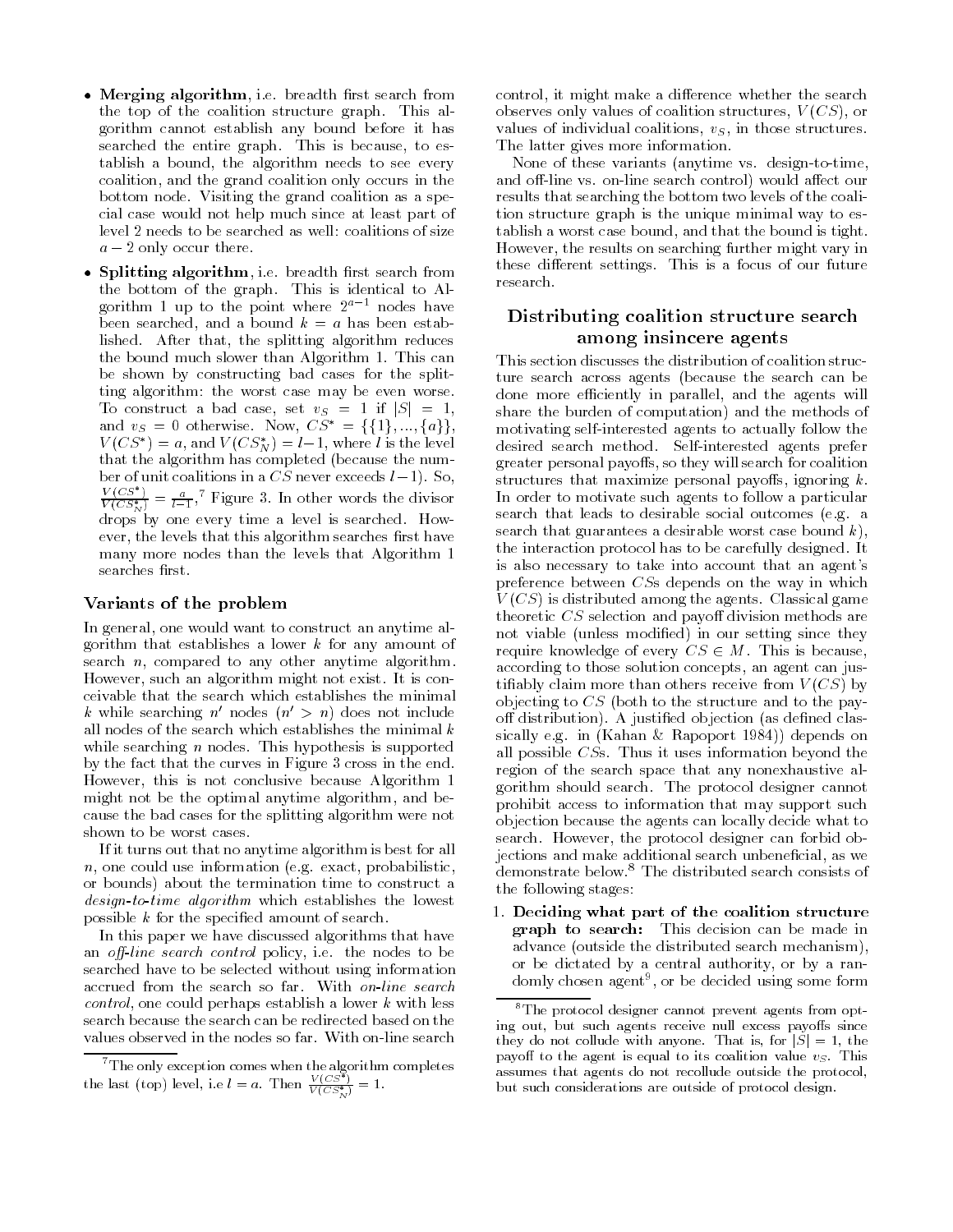of negotiation. The earlier results in this paper give prescriptions about which part to search. For exam ple, the agents can decide to use Algorithm 1.

- 2. Partitioning the search space among agents: Each agent is assigned some part of the coalition structure graph to search. The enforcement mechanism, presented later, will motivate the agents to search exactly what they are assigned, no matter how unfairly the assignment is done. One way of achieving ex ante fairness is to randomly allocate the set search space portions to the agents. In this way, each agent searches equally on an expected value basis, although ex post, some may search more than others.<sup>9</sup> The fairest option is to distribute the space so that each agent gets an equal share.
- 3. Actual search: Each agent searches part of the search space. The enforcement mechanism guarantees that each agent is motivated to search exactly the part of the space that was assigned to that agent. Each agent, having completed the search, tells the others which  $CS$  maximized  $V(CS)$  in its search space.
- 4. Enforcement of the protocol: One agent, i, and one search space of an agent j,  $j \neq i$ , will be selected randomly. $9$  Agent i will re-search the search space of j to verify that j has performed its search as required. Agent j gets caught of mis-searching (or misrepresenting) if  $i$  finds a better  $CS$  in  $j$ 's space than j reported (or i sees that the  $CS$  that j reported does not belong to j's space at all). If j gets caught, it has to pay a penalty  $P$ . To motivate i to conduct this additional search, we make  $i$  the claimant of  $P$ . There is no pure strategy Nash equilibrium in this protocol.<sup>10</sup> If  $i$  searches and the penalty is high enough, then  $j$  is motivated to search sincerely. However,  $i$  is not motivated to search since it cannot receive  $P$ . Instead, there will be a mixed strategy equilibrium where  $i$ and  $j$  search truthfully with some probabilities. By increasing  $P$ , the probability that j searches can be made arbitrarily close to one. The probability that i searches approaches zero, which minimizes enforce ment overhead. $^{\rm 11}$
- 5. Additional search: The previous steps of this distributed mechanism can be repeated if more time to search remains. For example, the agents could first do step 1 of Algorithm 1. Then, they could repeatedly search more and more as time allows, again using the distributed method.

<sup>9</sup>The randomization can be done without a trusted third party by using a distributed nonmanipulable protocol for randomly permuting agents (Zlotkin & Rosenschein 1994). Distributed randomization is also discussed in (Linial 1992).

<sup>11</sup> Agent j will try to trade off the cost of search against the risk of getting caught, and could decide that the risk is worth taking. This problem can be minimized by choosing a high enough  $P$ .

6. Payoff division: Many alternative methods for payoff division among agents could be used here. The only concern is that the division of  $V(CS)$  may affect what  $CS$  an agent wants to report as a result of its search since different  $CSs$  may give the agent different payoffs (depending on the payoff division scheme). However, by making P high enough compared to  $\hat{V}(CS)$ s, this consideration can be made negligible compared to the risk of getting caught.

# Related research on computational coalition formation

Coalition formation has been widely studied in game theory (Kahan & Rapoport 1984; Bernheim, Peleg, & Whinston 1987; Aumann 1959). They address the question of how to divide  $V(C, S)$  among agents so as to achieve stability of the payoff configuration. Some also address coalition structure generation. However, most of that work has not taken into account the computational limitations involved. This section reviews some of the work that has.

(Deb, Weber, & Winter 1996) bound the maximal number of payoff configurations that must be searched to guarantee stability. Unlike our work, they neither address a bound on solution quality nor provide methods for coalition structure generation.

(Ketchpel 1994) presents a coalition formation method which addresses coalition structure generation as well as payoff distribution. These are handled simultaneously. His algorithm uses cubic time in the number of agents, but guarantees neither a bound from opti mum nor stability of the coalition structure. There is no mechanism for motivating self-interested agents to follow his algorithm.

(Shehory & Kraus 1996) analyze coalition formation among self-interested agents with perfect information in CFGs. Their protocol guarantees that if agents follow it (nothing necessarily motivates them to do so), a certain stability criterion (K-stability) is met. Their other protocol guarantees a weaker form of stability (polynomial K-stability), but only requires searching a polynomial number of coalition structures. Their algorithm is an anytime algorithm, but does not guarantee a bound from optimum.

(Shehory & Kraus 1995) also present an algorithm for coalition structure generation among cooperative agents. The complexity of the problem is reduced by limiting the number of agents per coalition. The greedy algorithm guarantees that the solution is within a loose ratio bound from the best solution that is possible *given* the limit on the number of agents. However, this benchmark can, itself, be arbitrarily far from optimum. On the other hand, our work computes the bound based on the actual optimum. Our result that no algorithm can establish a bound while searching less than  $2^{a-1}$  nodes does not apply to their setting because they are not solving general CFGs. Instead, they address a more specialized setting where the  $v<sub>S</sub>$  values have special

 $10$ See (Mas-Colell, Whinston, & Green 1995) for a definition of Nash equilibrium.